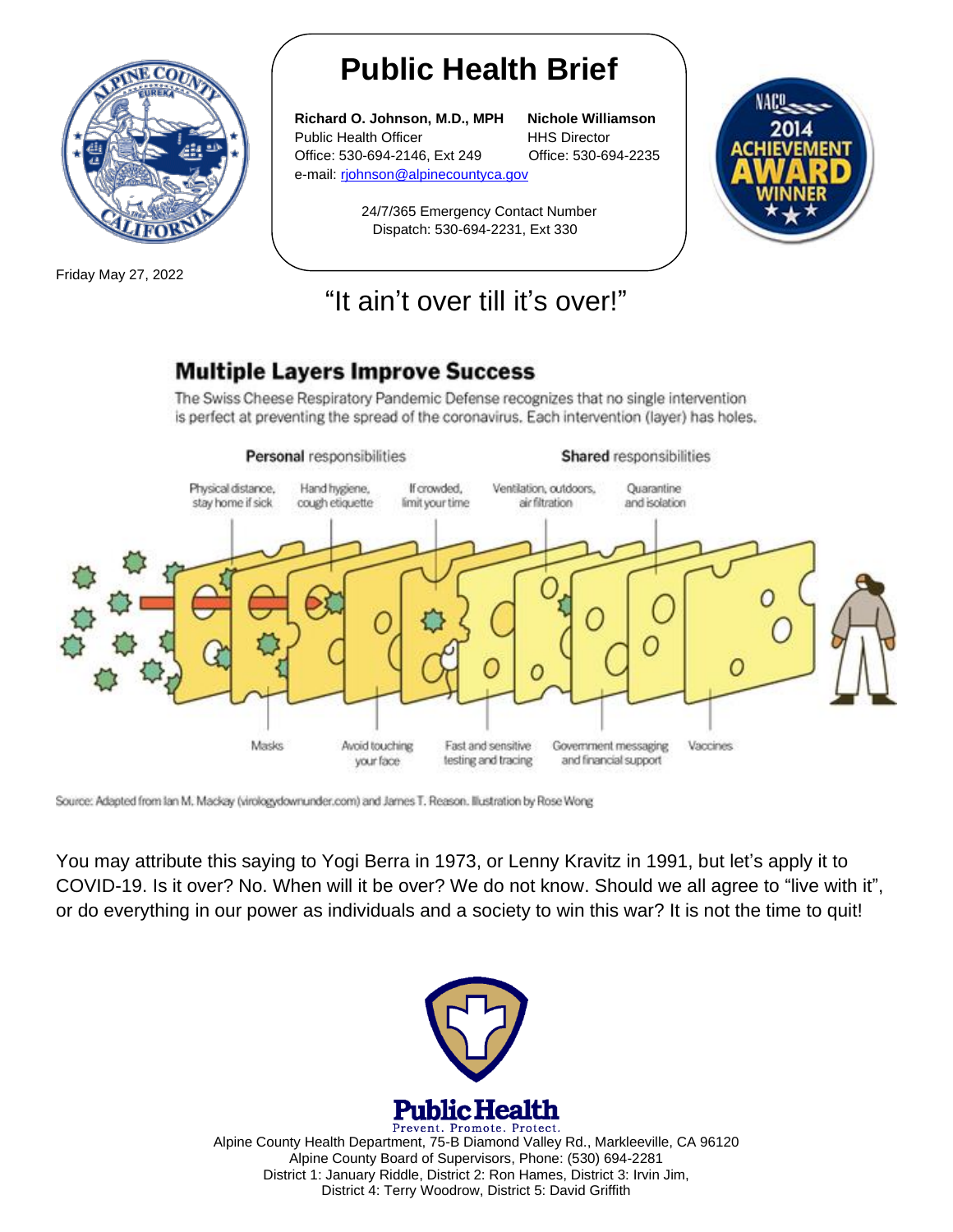I know all of us are suffering from pandemic fatigue, and many of you are grieving the loss of a loved one or know of someone who has persistent symptoms following an infection, known as "long COVID". We highlighted that risk in yesterday's Public Health Brief, and the need for vaccination including boosters. However, there is much more that we can do, individually and collectively.

First, what is the current situation?

*WORLD:* The [WHO COVID-19 Dashboard](https://r20.rs6.net/tn.jsp?f=001xz6RjQBuE7zyBsy_n9wShqx_GbId6kIkL-5G3fgByzxwzhb0n2aUqfj4nQChOW0e_MGDKpsC3hsfFVX5Bm2zlUMaGEWjPv9RakXjQ7-991ii9IKBfdNV2fNIkqpHlVcWmcT_zf3DtlH0pd48xTREEA==&c=zh5-IshAkddJp2ZPn7KagowJYbWce7aYe3FcS1lVkkFyOiZiI3iBDg==&ch=-JbZ00v1elo_HxmcB0Tjyra8wz0hdj7ytGdseOTkA59rUgijRONfTA==) reports 524.3 million cumulative cases and 6.28 million deaths worldwide as of May 25. The weekly trends are increasing in the Americas (+13.2%).

*UNITED STATES:* The Centers for Disease Control and Prevention [\(US CDC\)](https://r20.rs6.net/tn.jsp?f=001xz6RjQBuE7zyBsy_n9wShqx_GbId6kIkL-5G3fgByzxwzhb0n2aUqWxXOVyQJNc40qhOLRRjCR3m18BQwS5Cma2gLM951uk8QYv-I37hHploLC13rvZo889H5Ou1vngPyRlkNsmXRJhm4I2KZHKkEB2nQGtSQif6iU2XtP9Wj1ny02kU-KTuLhDW8HsCt_eCnKJ5y1j9vig=&c=zh5-IshAkddJp2ZPn7KagowJYbWce7aYe3FcS1lVkkFyOiZiI3iBDg==&ch=-JbZ00v1elo_HxmcB0Tjyra8wz0hdj7ytGdseOTkA59rUgijRONfTA==) is reporting 83.4 million cumulative cases of COVID-19 and 1,000,254 deaths. As expected, the cumulative number of COVID-19 deaths surpassed 1 million on May 24. The current average daily incidence continues to increase, up to 104,399 on May 24 from 99,215 new cases per day on May 17. The daily mortality is fairly steady at an average of 288 deaths per day, and we have not yet observed an increase corresponding to the surge in daily incidence. [New COVID-19 hospital admissions](https://r20.rs6.net/tn.jsp?f=001xz6RjQBuE7zyBsy_n9wShqx_GbId6kIkL-5G3fgByzxwzhb0n2aUqWVB3LA1eKBsktjQ429LoKgA-hH4PEkhZwOmXcSmNtRhF8_BJLELmXra-Hg33NtUNjaL3T6utlOQf-5A1wFPhavU8uFwxFyuHsIcgT4nYdy3grOx3cF7TM5f9wNgh74CehBGQJ5tbNkkKPV8ob-0G0Q=&c=zh5-IshAkddJp2ZPn7KagowJYbWce7aYe3FcS1lVkkFyOiZiI3iBDg==&ch=-JbZ00v1elo_HxmcB0Tjyra8wz0hdj7ytGdseOTkA59rUgijRONfTA==) continue to trend upwards, with an increase of 14% over the past week. New cases are [now being driven by the the](https://r20.rs6.net/tn.jsp?f=001xz6RjQBuE7zyBsy_n9wShqx_GbId6kIkL-5G3fgByzxwzhb0n2aUqR65_eUJ3GRSvrruEZOAVSMj7zKEtzAnK63AZgC4RwDGKoXdpy_hHvF1bQ65OSXsK2icXhwo7WA_XVdgJGCo43J2BQxSLbgaHHgcUNUIjE6gaSVpoFgHFSZ9nZ1z3DgzW8sBn_ZL87DTp8qyYDdgs7Q=&c=zh5-IshAkddJp2ZPn7KagowJYbWce7aYe3FcS1lVkkFyOiZiI3iBDg==&ch=-JbZ00v1elo_HxmcB0Tjyra8wz0hdj7ytGdseOTkA59rUgijRONfTA==)  [BA.2.12.1 sublineage](https://r20.rs6.net/tn.jsp?f=001xz6RjQBuE7zyBsy_n9wShqx_GbId6kIkL-5G3fgByzxwzhb0n2aUqR65_eUJ3GRSvrruEZOAVSMj7zKEtzAnK63AZgC4RwDGKoXdpy_hHvF1bQ65OSXsK2icXhwo7WA_XVdgJGCo43J2BQxSLbgaHHgcUNUIjE6gaSVpoFgHFSZ9nZ1z3DgzW8sBn_ZL87DTp8qyYDdgs7Q=&c=zh5-IshAkddJp2ZPn7KagowJYbWce7aYe3FcS1lVkkFyOiZiI3iBDg==&ch=-JbZ00v1elo_HxmcB0Tjyra8wz0hdj7ytGdseOTkA59rUgijRONfTA==) of Omicron (58%), which this week became the predominant variant over the BA.2 subvariant (39%).

*CALIFORNIA:* The California Department of Public Health (CDPH) [\(Main Page \(ca.gov\)\)](https://www.cdph.ca.gov/Programs/CID/DCDC/Pages/Immunization/ncov2019.aspx) reports >10,000 new cases per day, with almost 2,000 individuals currently hospitalized, and an average of 8 deaths per day due to COVID. Numbers are beginning to surpass those from the last 2 summers, as it is predicted we are in another surge which may peak during the month of June. The large surge in new cases is being followed by a smaller increase in hospitalizations, but not a significant increase in deaths - so far! A total of almost 1,000 children have developed MIS-C (Multisystem Inflammatory Syndrome) in California during the last 2 years. [For Parents: Multisystem Inflammatory Syndrome in](https://www.cdc.gov/mis/mis-c.html)  [Children \(MIS-C\) associated with COVID-19 | CDC](https://www.cdc.gov/mis/mis-c.html)

*ALPINE COUNTY:* We are experiencing an increase in new cases with at least several per week, which would put us into the highest transmission category by the CDPH and CDC.

One must keep in mind that all case counts are much lower than the reality, as many folks have no symptoms, do not get tested even if they have symptoms, or test at home and do not report the result to us.

*OMICRON SUBVARIANTS:* The US recently began averaging [more than 100,000 new daily COVID-](https://r20.rs6.net/tn.jsp?f=001xz6RjQBuE7zyBsy_n9wShqx_GbId6kIkL-5G3fgByzxwzhb0n2aUqWxXOVyQJNc40qhOLRRjCR3m18BQwS5Cma2gLM951uk8QYv-I37hHploLC13rvZo889H5Ou1vngPyRlkNsmXRJhm4I2KZHKkEB2nQGtSQif6iU2XtP9Wj1ny02kU-KTuLhDW8HsCt_eCnKJ5y1j9vig=&c=zh5-IshAkddJp2ZPn7KagowJYbWce7aYe3FcS1lVkkFyOiZiI3iBDg==&ch=-JbZ00v1elo_HxmcB0Tjyra8wz0hdj7ytGdseOTkA59rUgijRONfTA==)[19 cases](https://r20.rs6.net/tn.jsp?f=001xz6RjQBuE7zyBsy_n9wShqx_GbId6kIkL-5G3fgByzxwzhb0n2aUqWxXOVyQJNc40qhOLRRjCR3m18BQwS5Cma2gLM951uk8QYv-I37hHploLC13rvZo889H5Ou1vngPyRlkNsmXRJhm4I2KZHKkEB2nQGtSQif6iU2XtP9Wj1ny02kU-KTuLhDW8HsCt_eCnKJ5y1j9vig=&c=zh5-IshAkddJp2ZPn7KagowJYbWce7aYe3FcS1lVkkFyOiZiI3iBDg==&ch=-JbZ00v1elo_HxmcB0Tjyra8wz0hdj7ytGdseOTkA59rUgijRONfTA==) for the first time since February. As of the end of last week, [58% of new US cases](https://r20.rs6.net/tn.jsp?f=001xz6RjQBuE7zyBsy_n9wShqx_GbId6kIkL-5G3fgByzxwzhb0n2aUqR65_eUJ3GRSvrruEZOAVSMj7zKEtzAnK63AZgC4RwDGKoXdpy_hHvF1bQ65OSXsK2icXhwo7WA_XVdgJGCo43J2BQxSLbgaHHgcUNUIjE6gaSVpoFgHFSZ9nZ1z3DgzW8sBn_ZL87DTp8qyYDdgs7Q=&c=zh5-IshAkddJp2ZPn7KagowJYbWce7aYe3FcS1lVkkFyOiZiI3iBDg==&ch=-JbZ00v1elo_HxmcB0Tjyra8wz0hdj7ytGdseOTkA59rUgijRONfTA==) are caused by the Omicron subvariant known as BA.2.12.1. There is [no indication](https://r20.rs6.net/tn.jsp?f=001xz6RjQBuE7zyBsy_n9wShqx_GbId6kIkL-5G3fgByzxwzhb0n2aUqa0_VtHxdUdkz60dY6cIzHSiP2nqjAcSfN8tICLFNgpui6rXJqkj1fIP8FELlVDBIMaO-yv2i_xS3QRvb_dsk1Ri4yGXEecYGNc57vI81DqlDcGsOKMG8TukGOS-0wd1iNLcTQBJ2fA1NyGgf7G74Zo=&c=zh5-IshAkddJp2ZPn7KagowJYbWce7aYe3FcS1lVkkFyOiZiI3iBDg==&ch=-JbZ00v1elo_HxmcB0Tjyra8wz0hdj7ytGdseOTkA59rUgijRONfTA==) the variant causes more severe disease than previous Omicron variants, but new [hospitalizations also are increasing.](https://r20.rs6.net/tn.jsp?f=001xz6RjQBuE7zyBsy_n9wShqx_GbId6kIkL-5G3fgByzxwzhb0n2aUqWVB3LA1eKBsktjQ429LoKgA-hH4PEkhZwOmXcSmNtRhF8_BJLELmXra-Hg33NtUNjaL3T6utlOQf-5A1wFPhavU8uFwxFyuHsIcgT4nYdy3grOx3cF7TM5f9wNgh74CehBGQJ5tbNkkKPV8ob-0G0Q=&c=zh5-IshAkddJp2ZPn7KagowJYbWce7aYe3FcS1lVkkFyOiZiI3iBDg==&ch=-JbZ00v1elo_HxmcB0Tjyra8wz0hdj7ytGdseOTkA59rUgijRONfTA==) However, BA.2.12.1—as well as the other Omicron sublineages BA.4 and BA.5, which the European



**Public Health** 

Prevent. Promote. Protect. Alpine County Health Department, 75-B Diamond Valley Rd., Markleeville, CA 96120 Alpine County Board of Supervisors, Phone: (530) 694-2281 District 1: January Riddle, District 2: Ron Hames, District 3: Irvin Jim, District 4: Terry Woodrow, District 5: David Griffith